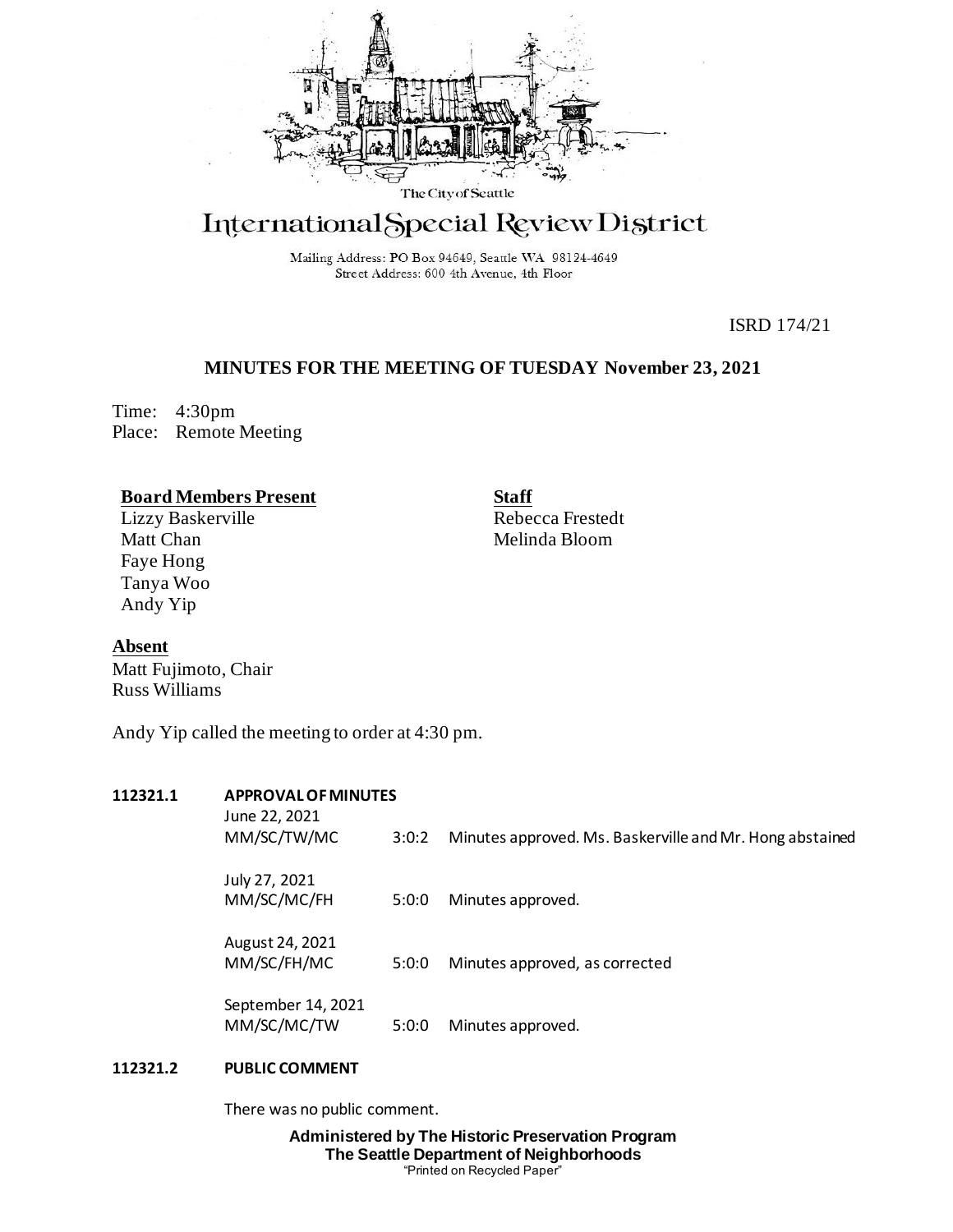#### **112321.3 BOARD BUSINESS**

Ms. Frestedt reviewed election procedures. She noted the period to receive nominations ended November 2, 2021. She said ballots were mailed to registered voters, accompanied by a self-addressed, stamped envelope. She said ballots were printed in English, Traditional Chinese, and Vietnamese. She explained that district residents Diane and Don King have been enlisted as tabulation monitors. She said new terms for elected board members begin in December.

She thanked all board members for their service on the board and noted the meeting would be the last for Messrs. Hong and Williams. She thanked them for their service during an odd time and at a time when board input was so important. She said that Ms. Baskerville and Mr. Fujimoto were mayoral appointments with Ms. Baskerville's term ending December 2022 and Mr. Fujimoto's ending December 2021. She said that Mr. Fujimoto will continue to service through the end of January. She said she would post for his position following the election to reduce confusion.

Ms. Baskerville asked if not elected, could the nominees be considered for mayoral appointment.

Ms. Frestedt said they could submit a resume and letter of interest, but would need to have the listed qualifications in order to bring technical expertise to the board.

Mr. Yip noted there is only one meeting in December. He thanked Mr. Hong, who was not running for a second term, for his generosity to serve.

Mr. Hong said forty years ago the district was smaller and it was possible to get projects into the review and approval path more quickly. He said he was amazed to find when he was elected that the district encompasses such a large territory. He spoke about the timing of the review and approval process and noted that it seems to take longer.

Ms. Frestedt thanked Mr. Hong for sharing his observations. She said the district boundaries have expanded twice since 2011. She said new development in the core impacts the board and scope of applications.

Mr. Hong said perhaps the present boundary is too big or that larger staff is needed.

Ms. Frestedt said that as part of the pandemic response, City Council authorized Historic Preservation Staff to review administratively smaller applications like antennas, cameras, lights and signs. She said there is exploration within the City of potentially making administrative review of smaller projects permanent; it could eliminate some steps in the Certificate of Approval process. She said the application process now goes through the Seattle Services Portal online which allows easier tracking and helps to create greater continuity of the process between Historic Preservation and SDCI.

Mr. Yip said there is more new construction and more public interest. He suggested another assistant for ISRD staff.